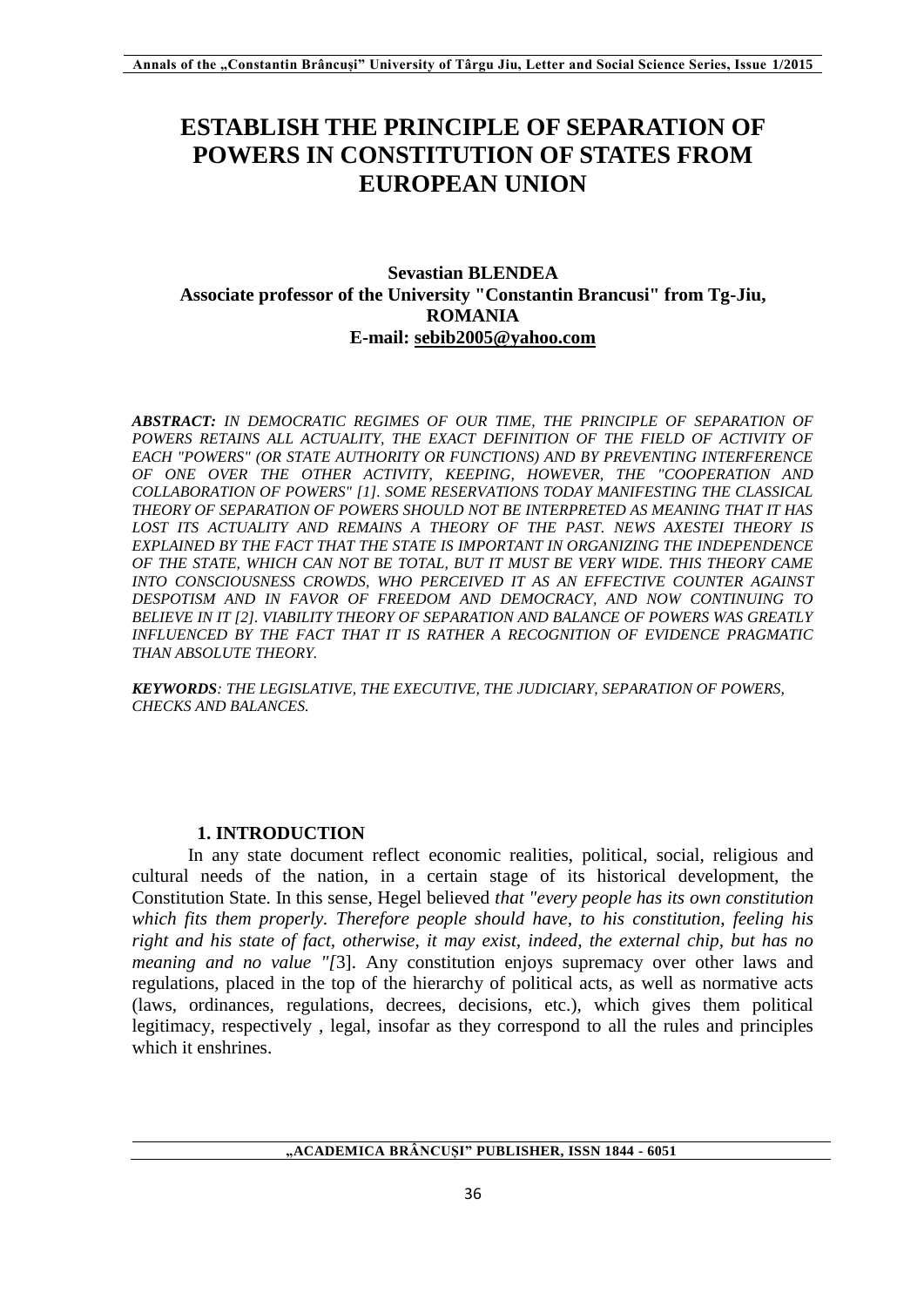## **2. THE PRINCIPLE OF SEPARATION OF POWERS IN STATES WITH PARLIAMENTARY REGIME**

Constitution which may be cited as the classic model constitution which was imposed in the second half of the nineteenth century and the first decades of the twentieth century, influienţând constitutional regulations in other European countries, including our country, is the constitution of **Belgium** 1831 [4]. To allow changing the structure of government, the Constitution of 1831 was revised several times, the effect being that the 1994 Constitution of 1831 reflected the liberal doctrine of the state, in vogue in Europe at the time. This is the text that explains why the Belgian Constitution of 1831 were the source of inspiration for other states regarding in particular the institution of civil rights and liberties, guaranteeing private property, considered to be sacred and inviolable, and ways of implementing the principle of separation of powers in the state.

Belgian Constitution provides that all powers emanate from the nation and are exercised in the manner established by the Constitution, (33) enshrining in a specific form, the principle of national sovereignty. It is worth mentioning that in this constitution, in addition to the classic triad (legislative, executive, judicial power) find other meanings of the term of power. In art. 36 states that federal legislative power is exercised collectively by the King, the House of Representatives and the Senate, and Article 37 provides *that "King belongs to the executive power, as regulated by the Constitution".*

Belgian Constitution established a bicameral parliamentary system, providing that Parliament consists of the House of Representatives and the Senate, the two chambers each having its own powers. The House of Representatives has political control over the government and has a decisive role in public finance, while the Senate has the role of a Board of reflection in the legislative process, expressing the particularities of communities and regions. Being a parliamentary monarchy type, Chief has no powers in the government, its powers are limited to the fulfillment of protocol procedures. If art. 37 of the Constitution provides that the executive power belongs to the king art formally. 105 of the same Constitution provides that the Chief has no powers other than those formally attributed to him by the Constitution and special laws, adopted under the Basic Law. Art. 99 of the Constitution provides that the Government is composed of Prime Minister and Ministers, the Prime Minister holding a decisive role in the composition of the Government [5]. According to art. 40 of the Constitution, judicial power is exercised by courts and tribunals and judgments they shall be enforced in the name of the King.

**Grand Duchy of Luxembourg** Constitution, adopted in 1868 and subsequently amended several times, contains in Chapter 3, entitled *"On the sovereign power"* following paragraphs: *"About prerogatives Grand Duke", "About legislation", "About Justice" and "About international powers ".* Although in the first article of this chapter, use the singular, consecrating the principle of national sovereignty in art. 34 states that *"the exercise of power which is conferred and the limits of the Constitution, confedaraţia take into account the needs of the family"* and in art. 71 states *that "subject to the rights of the population and the cantons, the supreme authority (and not legislative power) is exercised by the Federal Assembly which consists of two sections or councils, namely: A) National Council and B) Council of States*".

As the **Spanish** Constitution, adopted in 1978 and amended in 1992, it is characterized by a variety of terminology in both the regulations established a principle and in part on public authorities. In this regard, it is sufficient to show that the preliminary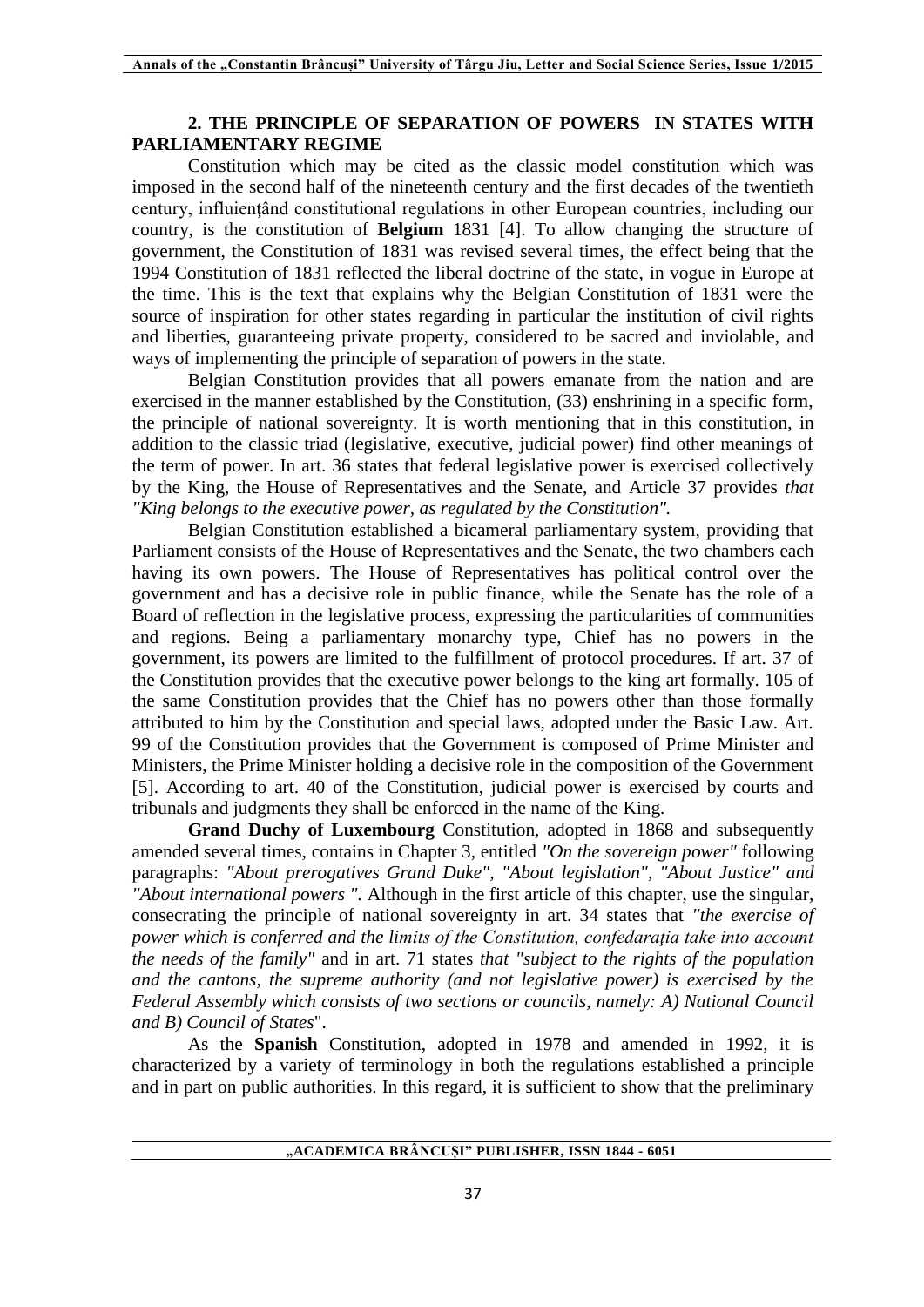title, after Article 1 para. (2) was referred to the phrase *"state power"* in Article 9 refers to the term *"public authorities"* so *"Citizens and public authorities are subject to the Constitution and other rules of public order."*

The political regime based on the principle of national sovereignty that the state powers emanate from the people [6]. The Constitution provides for a flexible system of cooperation between national sovereignty bodies: the institution of kingship (Crown), the Parliament, the Government and the Supreme Court. Each of these four bodies, called constitutional bodies, their respective specific tasks established the principle of separation of powers in relation to the characteristics of parliamentary political system. As a form of government, Spain is a parliamentary monarchy nature, which means that the prerogatives of power are divided parliament and government, as the main political actors. From the point of view of the prerogatives of the Crown, monarchical institution illustrates the principle that *"the King reign and does not govern."* The Constitution limits the powers of the monarch providing the art. 56 para. (1) that it performs the functions which are expressly conferred by the Basic Law and other laws. Spanish Parliament or Cortesurile General represents the Spanish people and consists of the Congress of Deputies and the Senate. While Congress MPs room appears as a representative of the population [7], the Senate is the Chamber of territorial representation. Executive function is exercised by the government, which, under the Constitution, lead domestic and foreign policy, civil and military administration and State defense. Under the Constitution, justice emanates from the people and is administered on behalf of the King by judges and magistrates, independent and irremovable. The organization and functioning of the courts is based on the principle that jurisdiction, according to which there is only one system of courts established by the central government.

The Dutch Constitution, adopted in 1814 and amended to date on several occasions, not found any reference to the legislative and executive function, however, appear the words *"public authority"* (Article 19, Article 22) that the phrase " *royal authority* "(33, art. 36, art. 37) and the traditional*" judicial power ".*

Considering these aspects, we can say without fear of error, that in some way, the Dutch Constitution is the "non-conformist" west of the newly adopted constitution. It should be noted however, that in art. 110 is used and the expression "public power" and one of the chapters is entitled *"On the law and the administration".*

About the Constitution of the **Kingdom of Denmark** can say that it is maintained in classical note, even dedicating art. Three traditional triad *"legislative power is exercised jointly by the King and the Folketing. Executive power is exercised by the King. The judicial power is exercised by the courts. "*

The **Italian** Constitution, adopted in 1947, the traditional hand "about the power of the state" is called *"Organization of the Republic"* and includes the following titles: I.*The Parlament* is divided into two sections: Section *1. Rooms* (art.55-69) and Section *2 . Legislation* (art. 70-82); II. *President of the Republic* ; III. *Government*, divided into three sections: Section 1. The Council of Ministers (art. 92-96); Section 2. General government (art.97-98); Section 3. Subsidiary Bodies (Art. 99-100).

In reality, those subsidiary bodies, as well as those contained in Section 2, are part of the government, and hence the 1947 Italian constituent legislator was not on the name of the title, very strict requirements in terms of science right public. Normally, the title would have to be called "Government and public administration" or simply "Public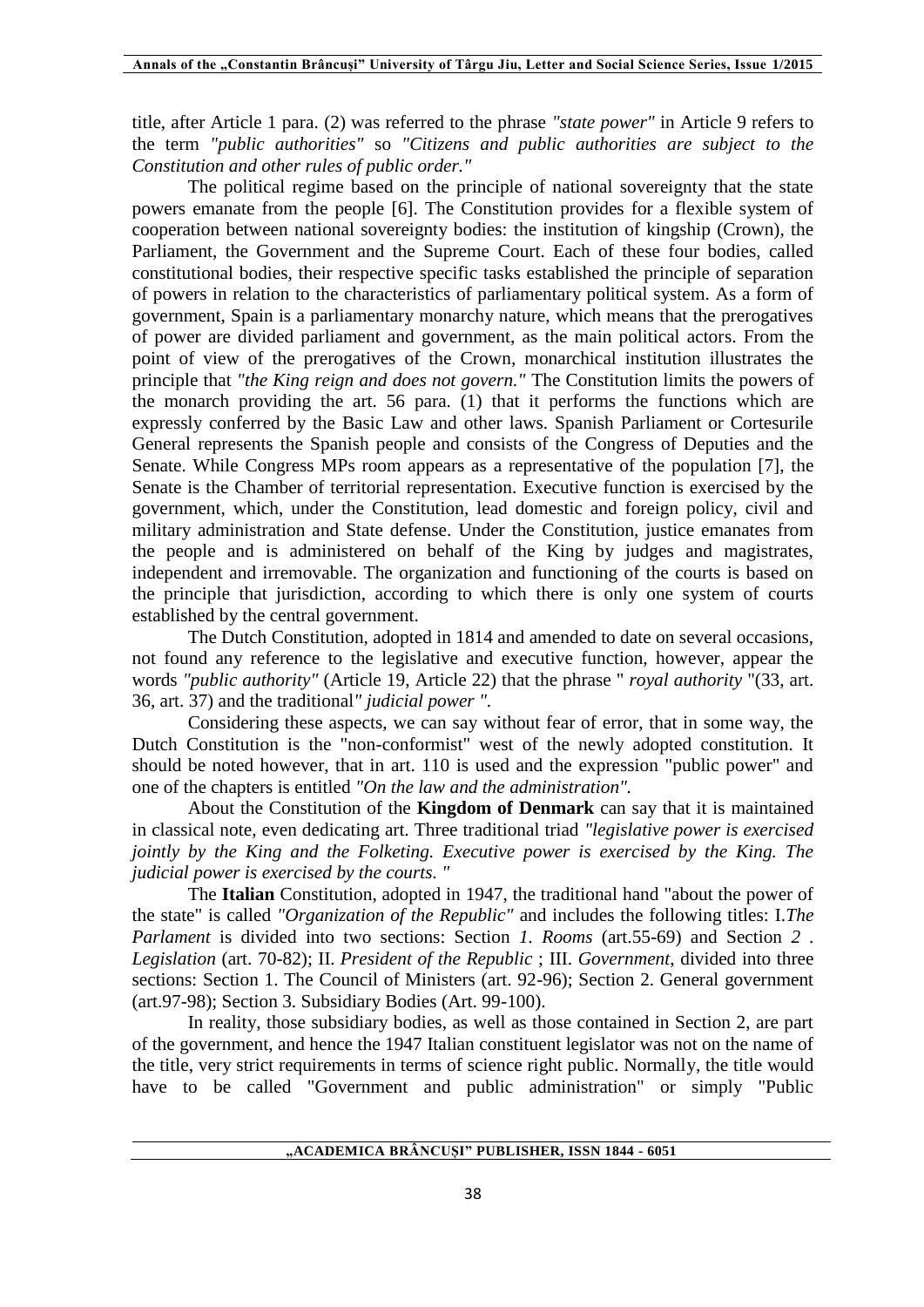Administration". Italian constituent legislature opted for a bicameral organization of legislative power: the Chamber of Deputies and the Senate. According to regulations, rooms functional and organizational autonomy, the Constitution did not provide than that each House shall elect from among its members the President and the Executive. The main functions and powers of the two chambers are: the legislative function; prerogatives in finance; executive control function; responsibilities in international relations etc. Legislative function is exercised collectively by the Assembly of Deputies and the Senate. According to the Italian Constitution, the executive powers are exercised by the President and Prime Minister. The functions and powers conferred on it by that Constitution, the President of the Republic personifies: the unity and continuity of the state (art. 87). It features classic presidential prerogatives in parliamentary regimes: holds honorary positions, the Prime Minister is the main actor in the political game between the legislative and executive.

Cabinet holds the key governance levers but was legitimized by the vote of confidence of Parliament. While the legitimacy of Parliament is direct and is elected by direct universal suffrage, government legitimacy is indirect, as it is called by the president, but only by agreement of the Legislature.

Italian Constitution contains no specific provision on specific duties or powers of government, limiting the role of the Prime Minister to state only the general policy of its leadership. This provision makes lacunar Government a very powerful tool, which establishes specific skills. Government power, depends on the support they receive from Parliament. The Prime Minister is appointed by the President of the Republic and ministers are appointed by the President, the Prime Minister's proposal.

Regarding the **German** Constitution, adopted in 1949 and amended in 2008, it refers even in the Preamble, to *"constitutional power of the German people"* and establishes the principle that *"the legislature is subject to the constitutional order and the executive and judicial powers subject to the law and the law "(*Art. 20 para. (3).

German Constitution may be made to, in theory, the same criticism that has come to Romanian Constitution of 1991; not expressly provide separation of powers. It is not, however, omission of the legislature established. Moreover, no other country in the Constitution makes no express this principle. However, the three powers are held and exercised separately from each other constitutional bodies which achieves a power or another individual as well. In fact, for any constitution, it is important to organize the three branches based on the principle of separation, not only to enunciate solemnly. Basic Law also provides for mechanisms for cooperation and the three powers, as they are set in parliamentary democracies.

The German Constitution states that sovereignty is emanating from the people and is exercised by him by election and referendum, and the organs vested with legislative, executive and judicial.

Parliament has a bicameral structure: *Bundestag and Bundesrat.* The legislative process is carried out in parallel in the two chambers, the law passed is the result of collaboration between the two Parliamentary Assembly.

As for the President of the Federal Constitution provides that it is elected by the Federal Assembly, a body composed of members of the Bundestag and an equal number of members that of deputies elected on the principle of proportional representation in representative assemblies of the Länder. Under the Constitution, Federal Chancellor holds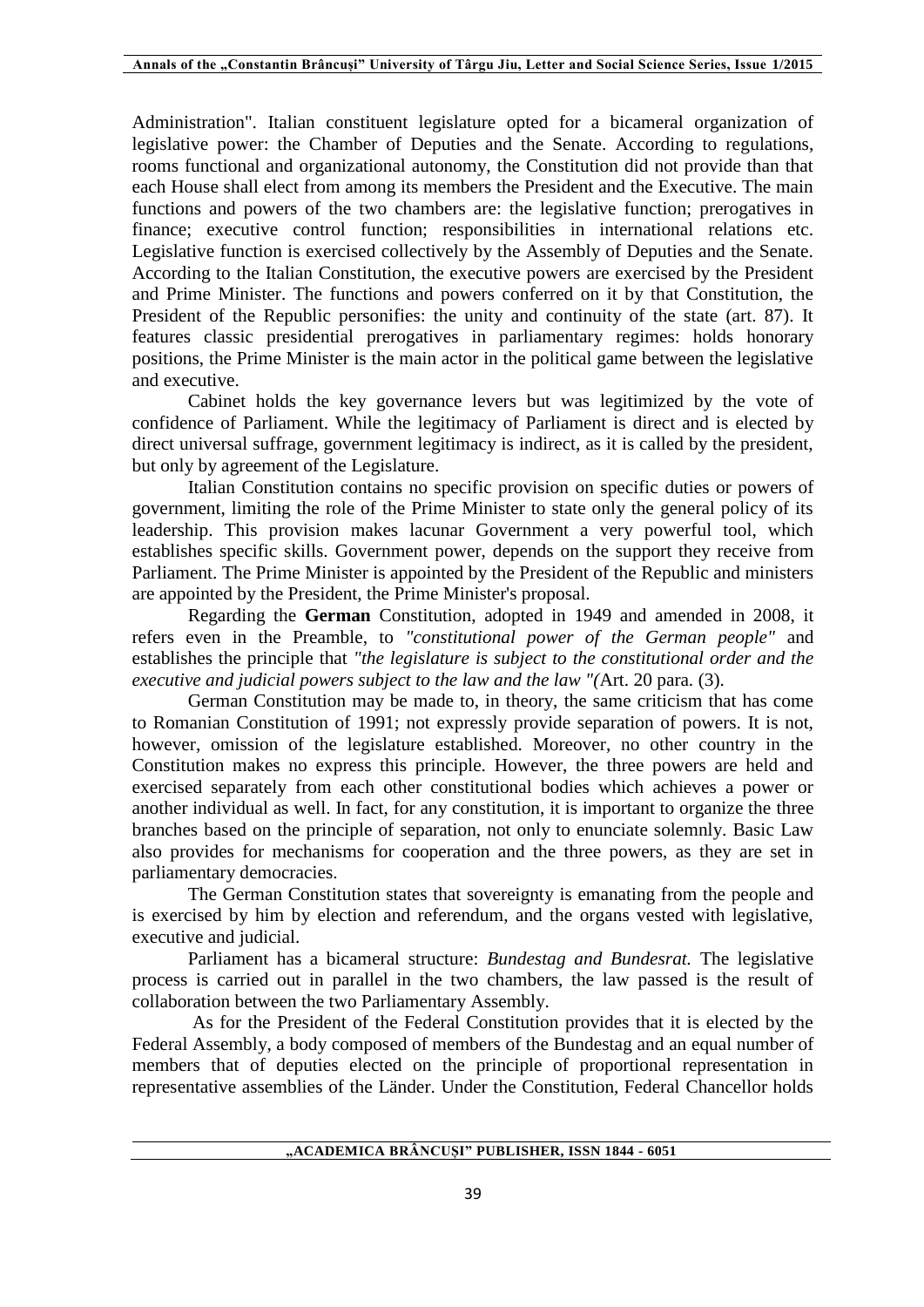considerable power, setting guidelines of government policy and assuming responsibility for their implementation. It follows that the main policy maker of power system is Chancellor.

About popular sovereignty and its mode of exercise, the **Greek** Constitution, adopted in 1975 and subsequently amended, states that it is the foundation of the political system and that all power emanates from the people and is exercised as provided by the Constitution. To evoke the *"classic power"* constituent legislator uses Greek and other notions such as *"institutions of the Republic", "authority", "function".*

Article 44 para. (1) of the Constitution provides for a complicated procedure, which interferes and interdependent three public bodies: the Government, the Chamber of Deputies and the President of the Republic. This blending of powers aims to ensure the democratic nature of the political regime and prevent the executive from becoming tyrannical and subordinated Parliament. The composition and functioning of the Cabinet are established by a special law. President of the Republic is the peak body of executive power, but do not exceed its powers duties of state in parliamentary regimes. However, the President of the Republic has a leading role in the executive power [8].

Justice is administered by courts composed of judges, who enjoy both functional independence and personal (art. 87). All results of the independence of the text of the Constitution, which states that in exercising their powers, magistrates are subject only to the Constitution and laws. The court is composed of courts, courts of appeal and the Court of Cassation.

The Constitution of **Estonia,** adopted in 1992 and amended later, the term *"power"* is used with a different meaning than the traditional, but both operate with the notion of "authority". For example, if the *"supreme power"* belongs to the people (Article 35), Parliament exercises *"legislative power"* (chapter 5), the Government has the *"executive power"* (Article 63), and related to justice using the term *" judicial authority "(*art.105).

In this constitution, separation of powers expressly mentioned; Thus, Article 4 provides that Parliament, President of the Republic, the Government and the courts will be organized according to the principle of separation and balance of powers.

As the **Latvian** Constitution, adopted in 1992, which regulates the state powers from Parliament and continuing with the President and Cabinet, indicating that the composition of the Cabinet, Cabinet falls president and ministers designated by it, but the number of Ministers and their duties shall be established by law .

**Czech** Constitution, adopted in 1992 and subsequently amended several times, states that *"the people are the source of all state authority; He exercised by the legislative bodies, executive and judiciary "*and in Chapter III, entitled*" Executive Power "*covered two institutions: the President of the Republic and the Government.

## **3. THE PRINCIPLE OF SEPARATION OF POWERS IN STATES WITH SEMI-PRESIDENTIAL REGIME**

Although it is by execelent, "a pattern" modern drafting the **French** Constitution, adopted in 1958 and subsequently amended several times, avoid the phrase "separation of powers". In art. 3 is devoted to national sovereignty and the titles devoted to public authorities is usually used, the term *"public authority".* French doctrine is unanimous in finding that the French constituent legislature in 1958 established a new game of profit executive powers, which was likely to create political stability of the country.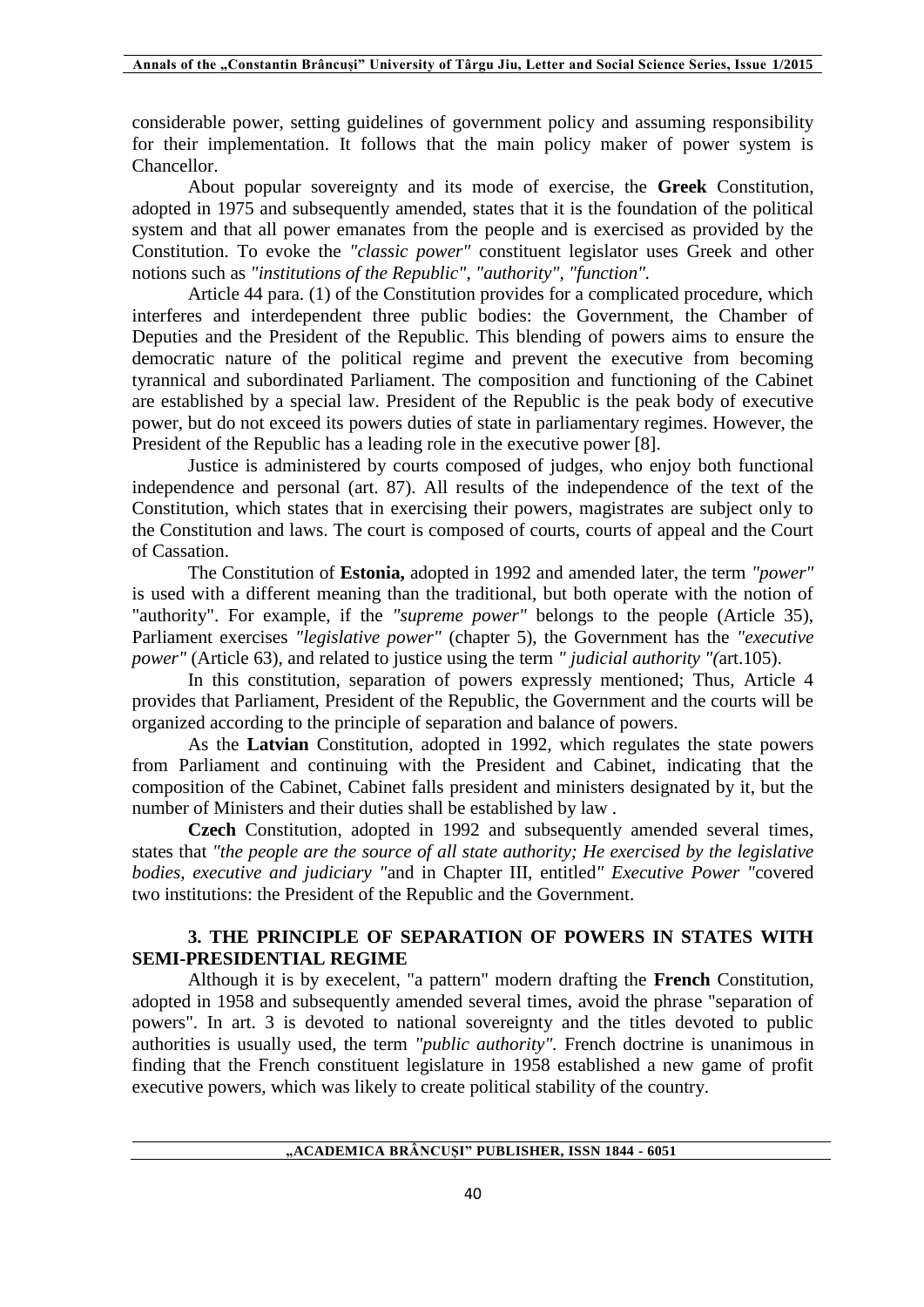French initiators of current Constitution had in mind a clear separation, the three powers almost absolute and achieving a balance between them. The whole process of social management, the Constitution establishes a preponderance of the role of executive power. Parliament retains its traditional functions: voting laws and control the executive power, which are limited by constitutional prerogatives of the Government. Article 20 of Constitution provides that "Government policy sets and leads the Nation" and art. 21 provides that *"the Prime Minister shall direct the actions of the government".* French Parliament consists of two chambers which enjoys financial and administrative autonomy in their field: the National Assembly and the Senate (art. 24). Members of the National Assembly represents the nation and Senators represent local and French residents abroad. In accordance with art. 64 of the Constitution, the President of the Republic shall guarantee the independence of the judicial authority, which does not mean that the president should be a component of the judiciary or judicial powers it would have. Guarantee the independence of the judiciary in the person sitting head of state, the constituent legislator has considered strengthening the social prestige of the judiciary, guarantees supreme confer a formal their independence. Relying on express warranty President of the Republic - chief executive - is a reflection of its role of arbiter of the proper functioning of public authorities [9].

From the French judicial system and administrative tribunals are part of the State Council, an advisory body of the Government and at the same time, the supreme body of administrative jurisdiction.

The democratic constitutions with the highest number of articles, having a split structure, chapters, in particular, is part of the **Portuguese** Constitution, adopted in 1976 and subsequently amended on several occasions. In terms of reflecting the principle of separation of powers, it can be said that the Portuguese Constitution avoids the phrase *"separation of powers",* although the word *"power"* appears repeatedly and in different ways. In classic titles and chapters consecrate powers not meet, however, the terms *"legislative power", "executive", "judicial power".* Portugal constituent legislature created a semi-presidential republic, similar in terms of power and functions of head of state with the fifth Republic of France. The President represents the republic, guarantee the independence of the nation, the unity of the state and the proper functioning of democratic institutions (Article 120) .According to the Constitution, the Parliament (Assembly of the Republic) is the headquarters of the sovereignty of the people, it is composed of representatives appointed by universal suffrage. Government's role is to perform general policy of the country, the peak body of government. The Portuguese judicial system there are three levels of jurisdiction, namely: courts of first instance, courts of appeal, the Supreme Court of Justice. Under the Constitution, the courts are the organs with supreme authority, which have the power to administer justice on behalf of the people. In addition to traditional prerogatives incumbent courts, courts the right to assess Portuguese constitutionality of laws in cases that are subject to judgment.

The **Irish** Constitution, adopted in 1937 and subsequently amended several times, given the times in which it was adopted, we find explicit reference to the nation, national sovereignty, to the inalienable, indefeasible and Irish sovereign nation to choose form ruling that he wants. In article 6 of the constitution states that all powers - legislative, executive and judicial ruling - *"come under divine authority, from the people who have the right to appoint state leadership, and, lastly, to decide all national issues, in line with the*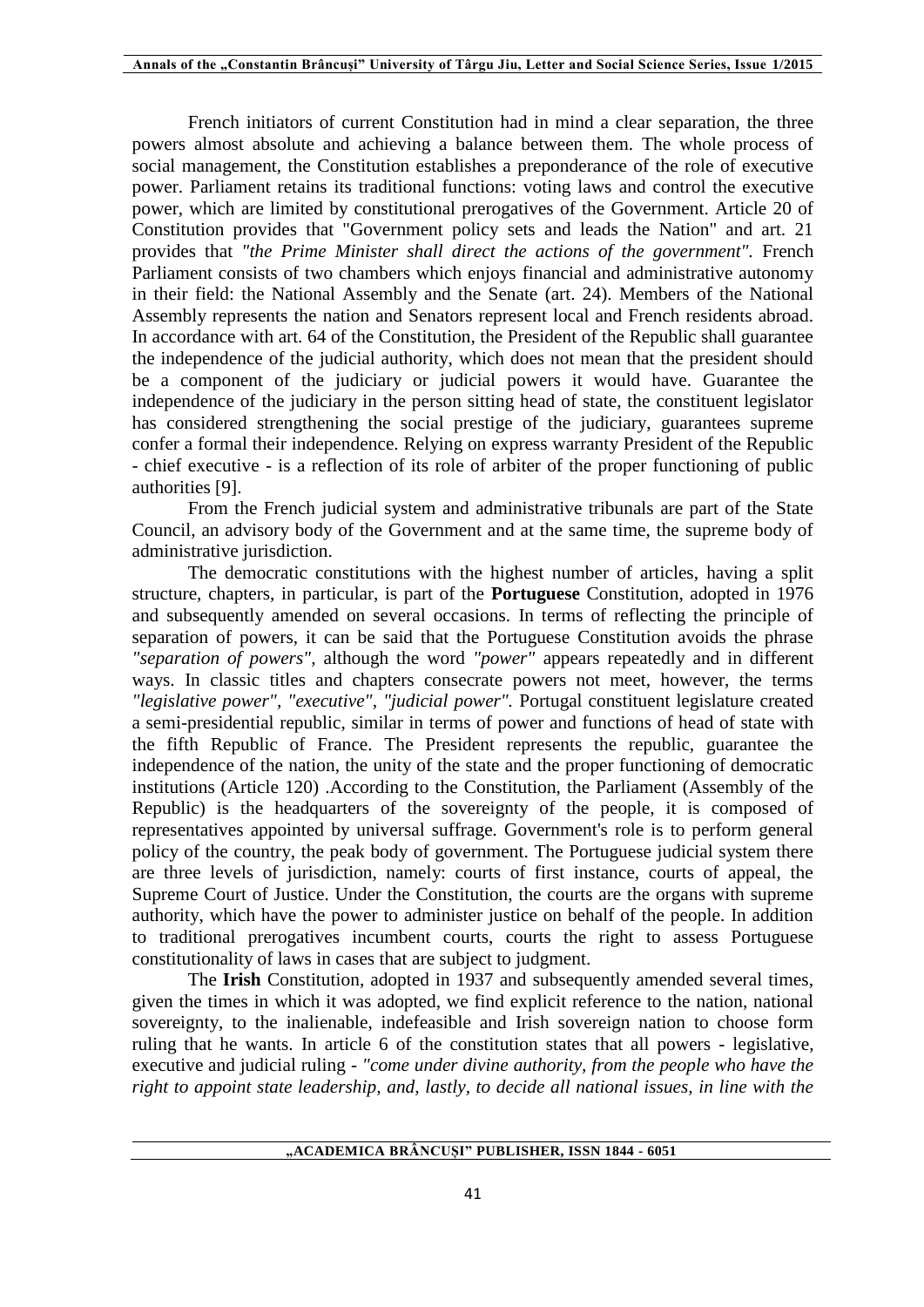*common good. "* Irish constituent legislature is not, however, consistent to the end because in art. 15 para. (3) refers to *"the exclusive power to make laws for the State ', which is conferred on Parliament and not " legislative power "*; in art. 28 para. (2) uses the expression *"the executive power of the state"* and in art. 34 para. (1) talking simply about justice and not the judiciary.

**Finnish** Constitution, adopted in 1999, focused on increasing the role of Parliament in the functioning of the political system of a unique chamber sitting of the Legislature. The first chapter is devoted to the sovereignty of the people, the Constitution provides that *"state powers are vested in the people, represented by Parliament".* The wording used to express the people's power, however, is the constitutionally improper. According to the general theory of public institutions*, "State powers"* are not invested in people, as it is entrusting the exercise of power through elections and institutions of state authority, which may be revoked by elections. According art. 3 paragraph (1) of the Constitution*, "Legislative power is exercised by Parliament"*. Constitution opted to limit the powers of the President farm setting in art. 57 He shall perform the duties that the Constitution and other laws. In art. 65 of the Constitution states that the Government has expressly stated in the text of the constitutional duties and other governmental and administrative powers entrusted to the Government or a Minister, or have not been assigned a Presidential or other public authorities. From the court system as part of district courts, courts of appeal and the Supreme Court.

The **Romanian** Constitution of 1991 does not provide expressly the principle of separation of powers, but devoted the entire Title III Public authorities conducting three classic functions of the state: the legislative, executive and judicial, where the conclusion of a tax default of this principle. [10] Subsequently, in 2003, the law amending the Constitution completed art. 1 two fundamental principles: separation of powers and the balance of powers and, second, supremacy of the Constitution and laws obligation; consecration express these principles has the advantage that it is always a specific time, to that resulting from the interpretation: certainty and predictability.

#### **4. CONCLUSIONS**

While all constitutions from ex-communist countries in the European Union have opted for a semi-presidential regime formally divided the functions between Parliament, President, Government and judiciary, separation of powers was not mentioned explicitly only in the constitutions of Bulgaria , Slovenia, Poland, Estonia and subsequently with the revision of the 2003 National Constitution. It is obvious, legislators tend to constitute phased express mention of the principle of separation of powers, which is rather suggested the separation of powers is subject to implicit manner, by using specific terms, such as function of the state, public authority, local authority, etc. [11]. Title III of the Constitution, revised uses the notion of public authority designating the narrow sense organs exercising the classical functions of the state, they reflected the spirit of current doctrine, the principle of separation and balance of powers devoted specifically to par. (4) art. 1. Direct the lack of expression in the constitutions of many countries of the principle of separation and balance of powers, is due to several reasons: either because there is a clear separation of powers or the principle of separation and balancing mechanism of powers is not expressed, expresis verbis, the mechanism of separation and balance of powers cooperation based on